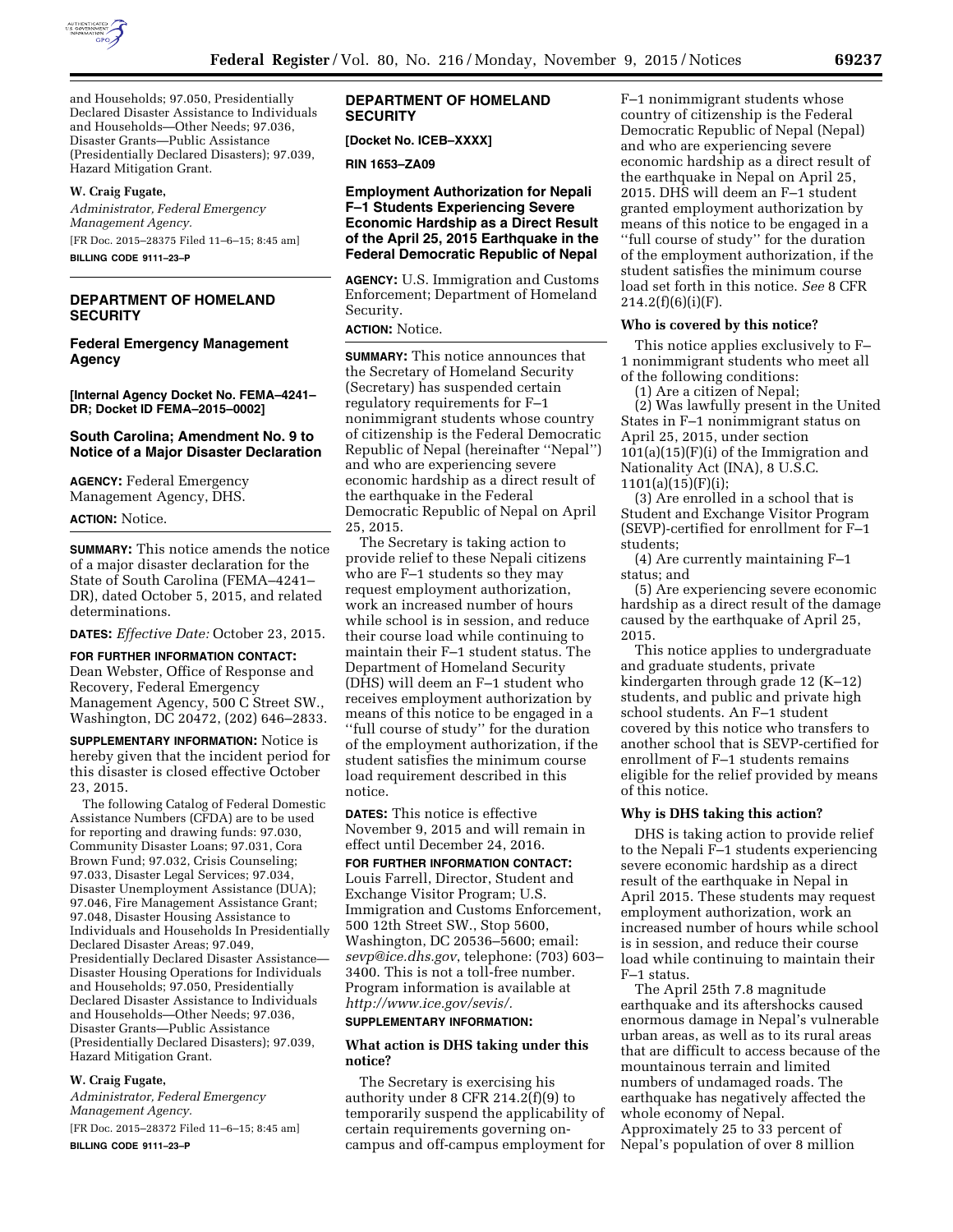people in 39 of Nepal's 75 districts have been affected by the earthquake and its aftershocks, which caused over 8,000 fatalities and more than 17,000 injuries, displacing over 2.8 million people from their homes. The country's critical infrastructure was severely damaged, and many government offices, schools, businesses, and hospitals were completely destroyed. Food security is jeopardized with over 3.5 million people estimated to be in need of food assistance. Displaced persons have varying access to basic services, such as shelter, water, sanitation, and hygiene, as well as medical care. At least 950,000 children in Nepal are at risk of being unable to return to school because their schools have been destroyed, damaged, or are being used as temporary shelters. The institutional capacity of the Nepali government to respond to the immediate effects of the earthquake is inadequate, and the Government of Nepal has issued a \$2 billion appeal for the Nepal Reconstruction and Rehabilitation Fund.

Approximately 9326F–1 students from Nepal are enrolled in courses at U. S. schools as of September 19, 2015. Given the extent of the destruction and humanitarian challenges in Nepal, affected students whose primary means of financial support comes from Nepal now may need to be exempt from the normal student employment requirements to continue their studies in the United States. The widespread disaster has made it unfeasible for many students to safely return to Nepal for the foreseeable future. Without employment authorization, these students may lack the means to meet basic living expenses.

## **What is the minimum course load requirement set forth in this notice?**

Undergraduate students who receive on-campus or off-campus employment authorization under this notice must remain registered for a minimum of six credit hours of instruction per academic semester.1 A graduate-level F–1 student who receives on-campus or off-campus employment authorization under this notice must remain registered for a minimum of three credit hours of instruction per academic semester. *See*  8 CFR 214.2(f)(5)(v).

In addition, an F–1 student (either undergraduate or graduate) granted oncampus or off-campus employment authorization under this notice may count up to the equivalent of one course or three credits per semester of online

or distance education toward satisfying this minimum course load requirement, unless the student's course of study is in an English language study program. *See* 8 CFR 214.2(f)(6)(i)(G). At an elementary, middle, or high school, an F–1 student must maintain ''class attendance for not less than the minimum number of hours a week prescribed by the school for normal progress toward graduation,'' as required under 8 CFR 214.2 $(f)(6)(i)(E)$ .

#### **May an eligible F–1 student who already has on-campus or off-campus employment authorization benefit from the suspension of regulatory requirements under this notice?**

Yes. A Nepali F–1 student who already has on-campus or off-campus employment authorization may benefit under this notice, which suspends regulatory requirements relating to the minimum course load requirement under 8 CFR 214.2(f)(6)(i)(A) and (B) and the employment eligibility requirements under 8 CFR 214.2(f)(9) as specified in this notice. Such an eligible F–1 student may benefit without having to apply for a new Form I–766, Employment Authorization Document (EAD). To benefit from this notice, the student must request that his or her designated school official (DSO) enter the following statement in the remarks field of the student's Student and Exchange Visitor Information System (SEVIS) record, which the student's Form I–20, Certificate of Eligibility for Nonimmigrant (F–1) Student Status, will reflect:

Approved for more than 20 hours per week of [DSO must insert ''on-campus'' or ''offcampus,'' depending upon the type of employment authorization the student already has] employment authorization and reduced course load under the Special Student Relief authorization from [DSO must insert the beginning date of employment] until [DSO must insert the student's program end date, December 24, 2016, or the current EAD expiration date (if the student is currently authorized off-campus employment), whichever date comes first].

## **Must the F–1 student apply for reinstatement after expiration of this special employment authorization if the student reduces his or her ''full course of study''?**

No. DHS will deem an F–1 student who receives employment authorization under this notice to be engaged in a ''full course of study'' for the duration of the employment authorization, provided that a qualifying undergraduate level F–1 student remains registered for a minimum of six credit hours of instruction per academic

semester and a qualifying graduate level F–1 student remains registered for a minimum of three credit hours of instruction per academic semester. *See*  8 CFR 214.2(f)(5)(v) and (f)(6)(i)(F). DHS will not require such students to apply for reinstatement under 8 CFR 214.2(f)(16) if otherwise maintaining F– 1 status.

#### **Will an F–2 dependent (spouse or minor child) of an F–1 student covered by this notice be eligible to apply for employment authorization?**

No. An F–2 spouse or minor child of an F–1 student does not have authorization to work in the United States and, therefore, may not accept employment under the F–2 status. *See*  8 CFR 214.2(f)(15)(i).

## **Will the suspension of the applicability of the standard student employment requirements apply to an alien who receives an F–1 visa after publication of this notice in the Federal Register?**

No. The suspension of the applicability of the standard regulatory requirements only applies to those F–1 students who meet the following conditions:

(1) Are a citizen of Nepal; (2) Was lawfully present in the United States in F–1 nonimmigrant status on April 25, 2015, under section 101(a)(15)(F)(i) of the INA, 8 U.S.C.  $1101(a)(15)(F)(i);$ 

(3) Are enrolled in a school that is SEVP-certified for enrollment for F–1 students;

(4) Are currently maintaining F–1 status; and

(5) Are experiencing severe economic hardship as a direct result of the damage caused by the earthquake of April 25, 2015.

Even if experiencing severe economic hardship as a direct result of the damage caused by the earthquake, an F–1 student who does not meet all of these requirements is ineligible for the suspension of the applicability of the standard regulatory requirements.

## **Does this notice apply to an F–1 student who departs the United States after publication of this notice in the Federal Register and who needs to obtain a new F–1 visa before returning to the United States to continue an educational program?**

Yes. This notice applies to such a student, but only if the DSO has properly notated the student's SEVIS record, which will then appear on the student's Form I–20. Subject to the specific terms of this notice, the normal rules for visa issuance (including those related to public charge and

<sup>1</sup>Undergradudate students enrolled in a term of different duration must register for at least one half of the credit hours normally required under a ''full course of study.''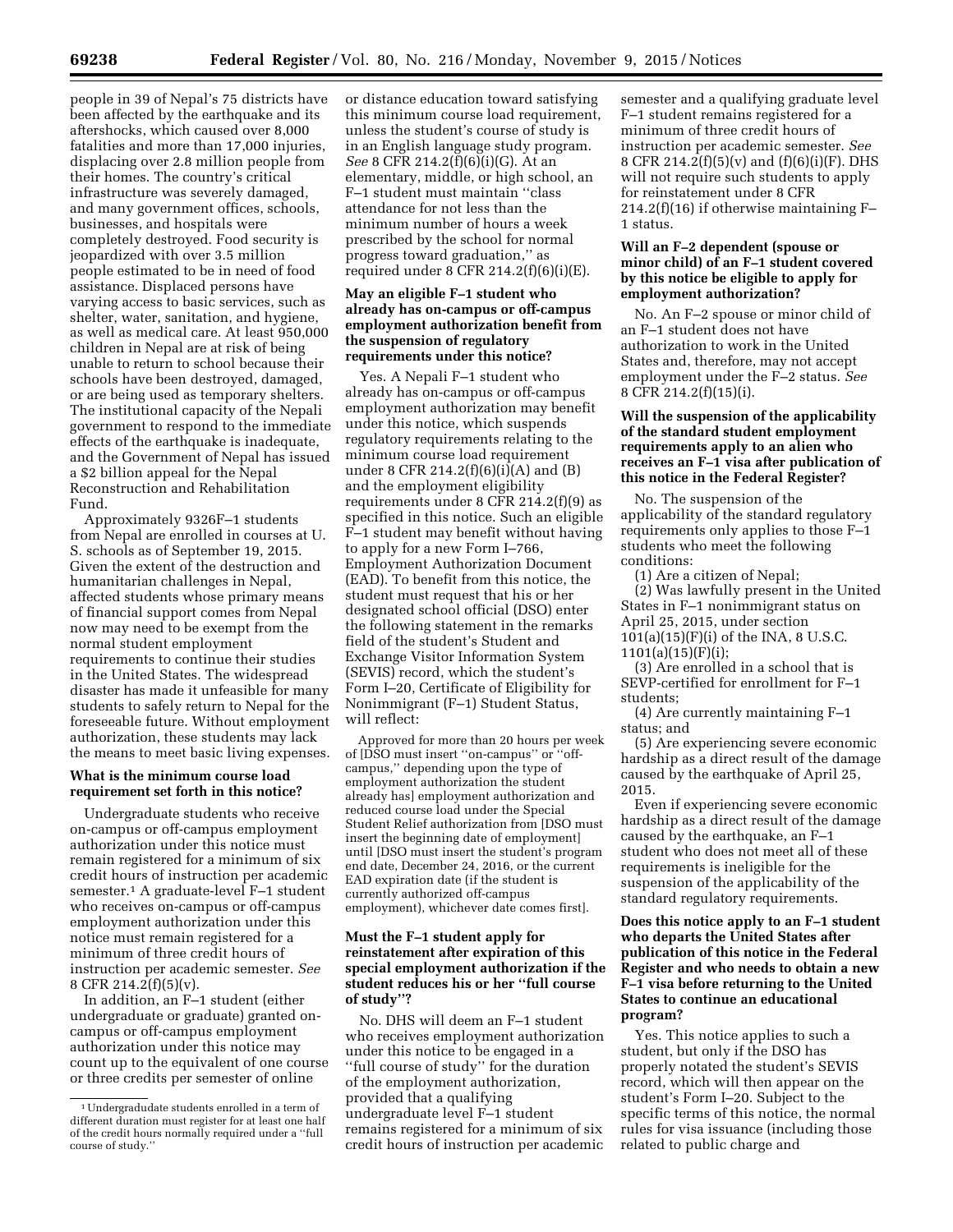nonimmigrant intent) remain applicable to a nonimmigrant that needs to apply for a new F–1 visa to continue an educational program in the United States.

#### **Does this notice apply to elementary school, middle school, and high school students in F–1 status?**

Yes. However, this notice does not reduce the required course load for elementary school, middle school, or high school F–1 students. Such Nepali students must maintain the minimum number of hours of class attendance per week prescribed by the school for normal progress toward graduation. *See*  8 CFR  $2\overline{1}4.\overline{2}(f)(6)(i)(E)$ . The suspension of certain regulatory requirements related to employment through this notice is applicable to all eligible F–1 students–regardless of educational level–as required by the regulations at 8 CFR 214.2( $f(x)$ )(i) and ( $f(x)$ )(ii). Eligible F–1 students from Nepal enrolled in an elementary school, middle school, or high school do benefit from the suspension of the requirement in 8 CFR 214.2(f)(9)(i) that limits on-campus employment to 20 hours per week while school is in session. Nothing in this notice affects the applicability of federal and state labor laws limiting the employment of minors.

#### **Does this notice apply to a student in an English as a Second Language (ESL) program in F–1 status?**

Yes. However special conditions apply to credit hour programs and clock hour programs, given the varied nature and structure of ESL programs.

(1) *Credit Hour Programs.* For an ESL program with a course load measured in credit hours, an eligible F–1 student may take a reduced course load. This amount must always be, at minimum, six credit hours of instruction per academic semester at the undergraduate level not less than three credit hours of instruction per academic semester at the graduate level. *See* 8 CFR 214.2(f)(6)(iii). Additionally, an eligible F–1 student must continue to make progress toward completing the course of study. *See* 8 CFR 214.2(f)(5)(v).

(2) *Clock Hour Programs.* An eligible F–1 student may take a reduced course load for an ESL program with a course load measured in clock hours. This amount always must be at least half of what constitutes a normal ''full course of study'' for the student. *See* 8 CFR 214.2(f)(6)(iii). For programs where the dominant part of the course of study consists of classroom instruction, the reduced course load must consist of a minimum of nine hours of instruction per week. For programs where the

dominant part of the course of study consists of laboratory instruction, the reduced course load must consist of a minimum of eleven hours of instruction per week. *See* 8 CFR 214.2(f)(6)(iii) The student also must continue to make progress toward completing the course of study. *See* 8 CFR 214.2(f)(5)(v).

In general, an eligible student who takes a reduced course load must accomplish the reduced course load by taking at least half of what would constitute a normal ''full course of study'' for the student. For example, an eligible student taking two or more classes per semester for 20 hours a week may take a reduced course load, but only if the student continues to attend class and the resultant total clock hour amount is at least half of what would constitute a normal ''full course of study'' for the student. In this case, if a normal full course load for the student is 20 hours a week, an eligible student may reduce his or her course load to no less than 10 hours a week.

If this program offers two courses per semester, one for 15 hours and one for five hours, the student may only drop the five-hour class. The student may not seek to artificially remove hours from the 15-hour course to get as close as possible to the 10-hour lower limit. An eligible student may reduce courses in their entirety but may not seek to reduce hours from a course.

In all instances, an eligible student receives full-time employment authorization.

# **On-Campus Employment Authorization**

*Will an F-1 student who receives oncampus employment authorization under this notice have authorization to work more than 20 hours per week while school is in session?* 

Yes. For an F–1 student covered in this notice, the Secretary is suspending the applicability of the requirement in 8 CFR 214.2(f)(9)(i) that limits an  $F-1$ student's on-campus employment to 20 hours per week while school is in session. An eligible student has authorization to work more than 20 hours per week while school is in session, if the DSO has entered the following statement in the remarks field of the SEVIS student record, which will appear on the student's Form I–20:

Approved for more than 20 hours per week of on-campus employment and reduced course load, under the Special Student Relief authorization from [DSO must insert the beginning date of employment] until [DSO must insert the student's program end date or December 24, 2016, whichever date comes first].

To obtain on-campus employment authorization, the student must demonstrate to the DSO that the employment is necessary to avoid severe economic hardship directly resulting from the damage caused by the earthquake in Nepal on April 25, 2015. A student authorized by the DSO to engage in on-campus employment by means of this notice does not need to make any filing with U.S. Citizenship and Immigration Services (USCIS). The standard rules permitting full-time work on-campus when school is not in session or during school vacations apply. *See* 8 CFR 214.2(f)(9)(i).

*Will an F-1 student who receives oncampus employment authorization under this notice have authorization to reduce the normal course load and still maintain his or her F* – 1 *student status?* 

Yes. DHS will deem an F–1 student who receives on-campus employment authorization under this notice to be engaged in a ''full course of study'' for the purpose of maintaining their F–1 status for the duration of the on-campus employment, if the student satisfies the minimum course load requirement described in this notice. *See* 8 CFR  $214.2(f)(6)(i)(F)$ . However, the authorization to reduce the normal course load is solely for DHS purposes of determining valid F–1 status. Nothing in this notice mandates that school officials allow a student to take a reduced course load if the reduction would not meet the school's minimum course load requirement for continued enrollment.2

#### **Off-Campus Employment Authorization**

*What regulatory requirements does this notice temporarily suspend relating to off-campus employment?* 

For an F–1 student covered by this notice, as provided under 8 CFR  $214.2(f)(9)(ii)(A)$ , the Secretary is suspending the following regulatory requirements relating to off-campus employment:

(a) The requirement that a student must have been in F–1 status for one full academic year to be eligible for offcampus employment;

(b) The requirement that an F–1 student must demonstrate that acceptance of employment will not interfere with the student's carrying a ''full course of study''; and

(c) The requirement that limits a student's work authorization to no more

<sup>2</sup>Minimum course load requirement for enrollment in a school must be established in a publicly available document (*e.g.,* catalog, Web site, or operating procedure), and it must be a standard applicable to all students (U.S. citizens and foreign students) enrolled at the school.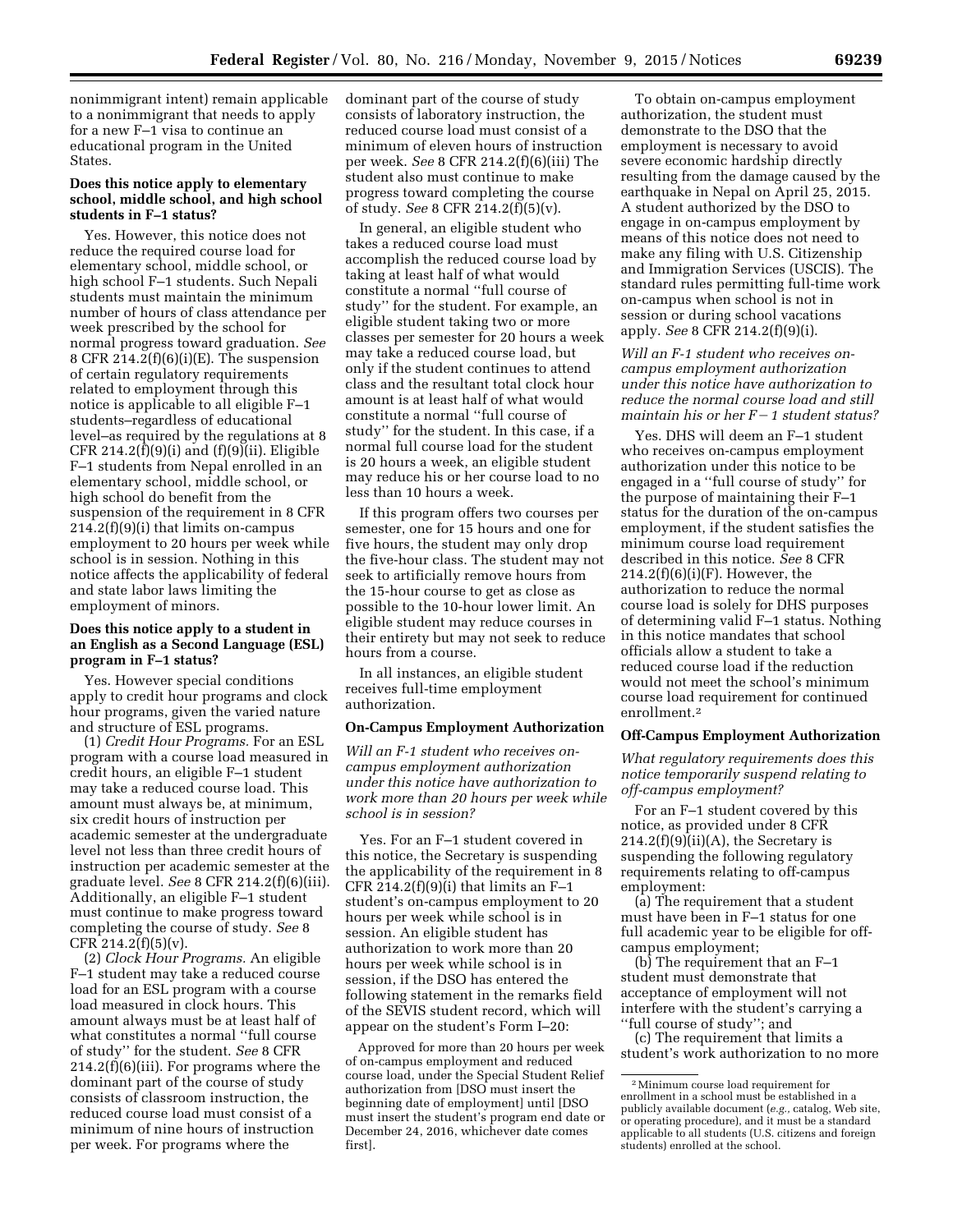than 20 hours per week of off-campus employment while school is in session.

*Will an F-1 student who receives offcampus employment authorization under this notice have authorization to reduce the normal course load and still maintain F-1 nonimmigrant status?* 

Yes. DHS will deem an F–1 student who receives off-campus employment authorization by means of this notice to be engaged in a ''full course of study'' for the purpose of maintaining F–1 status for the duration of employment authorization if the student satisfies the minimum course load requirement described in this notice. *See* 8 CFR  $214.2(f)(6)(i)(F)$ . However, the authorization to reduce the normal course load is solely for DHS purposes of determining valid F–1 status. Nothing in this notice mandates that school officials allow a student to take a reduced course load if such a reduced course load would not meet the school's minimum course load requirement.

#### *How may an eligible F-1 student obtain employment authorization for offcampus employment with a reduced course load under this notice?*

An F–1 student must file a Form I– 765, Application for Employment Authorization, with USCIS to apply for off-campus employment authorization based on severe economic hardship resulting from the April 25, 2015 earthquake in Nepal. Filing instructions are at *[http://www.uscis.gov/i-765.](http://www.uscis.gov/i-765)* 

*Fee considerations.* Submission of a Form I–765 currently requires payment of a \$380 fee. An applicant who is unable to pay the fee may submit a completed Form I–912, Request for Fee Waiver, along with the Form I–765. *See [www.uscis.gov/feewaiver.](http://www.uscis.gov/feewaiver)* The submission must include an explanation of why USCIS should grant the fee waiver and the reasons for the student's inability to pay. *See* 8 CFR 103.7(c).

*Supporting documentation.* An F–1 student seeking off-campus employment authorization due to severe economic hardship must demonstrate the following to the student's DSO:

(1) This employment is necessary to avoid severe economic hardship; and (2) The hardship is resulting from the

April 25, 2015 earthquake in Nepal. If the DSO agrees that the student

should receive such employment authorization, the DSO must recommend application approval to USCIS by entering the following statement in the remarks field of the student's SEVIS record, which will then appear on the student's Form I–20:

Recommended for off-campus employment authorization in excess of 20 hours per week

and reduced course load under the Special Student Relief authorization from the date of the USCIS authorization noted on Form I– 766 until [DSO must insert the student's program end date or December 24, 2016, whichever date comes first].

The student must then file the properly endorsed Form I–20 and Form I–765 according to the instructions for the Form I–765. The student may begin working off campus only upon receipt of the EAD from USCIS.

*DSO recommendation.* In making a recommendation that a student be approved for Special Student Relief, the DSO certifies the following:

(a) The student is in good academic standing as determined by the DSO;

(b) The student is a citizen of Nepal and is experiencing severe economic hardship as a direct result of the damage caused by the earthquake on April 25, 2015, as documented on the Form I–20;

(c) The student is carrying a ''full course of study'' at the time of the request for employment authorization;

(d) The student has confirmed that he or she will comply with the reduced course load requirements of 8 CFR 214.2(f)(6)(iii) and register for the duration of the authorized employment for a minimum of six credit hours of instruction per academic semester if the student is at the undergraduate level or for a minimum of three credit hours of instruction per academic semester if the student is at the graduate level; and

(e) The off-campus employment is necessary to alleviate severe economic hardship to the individual caused by the April 25, 2015 earthquake in Nepal.

*Processing.* To facilitate prompt adjudication of the student's application for off-campus employment authorization under 8 CFR 214.2(f)(9)(ii)(C), the student should do both of the following:

(a) Ensure that the application package includes all of the following documents:

(1) A completed Form I–765; (2) The required fee or properly

documented fee waiver request as defined in 8 CFR 103.7(c); and (3) A signed and dated copy of the

student's Form I–20 with the appropriate DSO recommendation, as previously described in this notice; and

(b) Send the application in an envelope which is clearly marked on the front of the envelope, bottom right-hand side, with the phrase ''SPECIAL STUDENT RELIEF.'' Failure to include this notation may result in significant processing delays.

If USCIS approves the student's Form I–765, a USCIS official will send the student an EAD as evidence of the student's employment authorization.

The EAD will contain an expiration date that does not exceed the end of the granted temporary relief.

#### **Temporary Protected Status (TPS) Considerations**

*Can an F-1 student apply for TPS and for benefits under this notice at the same time?* 

Yes. An F–1 student who has not yet applied for TPS or for student relief under this notice has two options. Under the first option, the student may file the TPS application according to the instructions in the **Federal Register**  notice designating Nepal for TPS. *See* 80 FR 36346, June 24, 2015. All TPS applicants must file a Form I–821, Application for Temporary Protected Status, and Form I–765, regardless of whether they are seeking employment authorization under TPS. The fee (or a properly documented fee waiver request) for the Form I–765 is necessary only if the applicant is seeking employment authorization under TPS. *See* 8 CFR 244.6. After receiving the TPS-related EAD, a student who files a TPS application and requests employment authorization under TPS may ask the DSO to take the following steps:

(1) Make the required entry in SEVIS;

(2) Issue an updated Form I–20 as described in this notice; and

(3) Note that the student has authorization to carry a reduced course load and is working pursuant to a TPSrelated EAD.

A student concurrently maintains F– 1 status and TPS if he or she maintains the minimum course load described in this notice, does not otherwise violate his or her F–1 status as provided under 8 CFR 214.1(g), and maintains his or her TPS.

Under the second option, the student may apply for an EAD under student relief. In this instance, the student must file the Form I–765 with the location specified in the filing instructions. At the same time, the student may file a separate TPS application but must submit the TPS filing according to the instructions provided in the **Federal Register** notice designating Nepal for TPS. Because the student already has applied for employment authorization under student relief, the Form I–765 submitted as part of the TPS application is without fee. The student should not check any of the boxes requesting a TPS-related EAD when filling-out Form I–821. Again, the student will be able to maintain F–1 status and TPS.